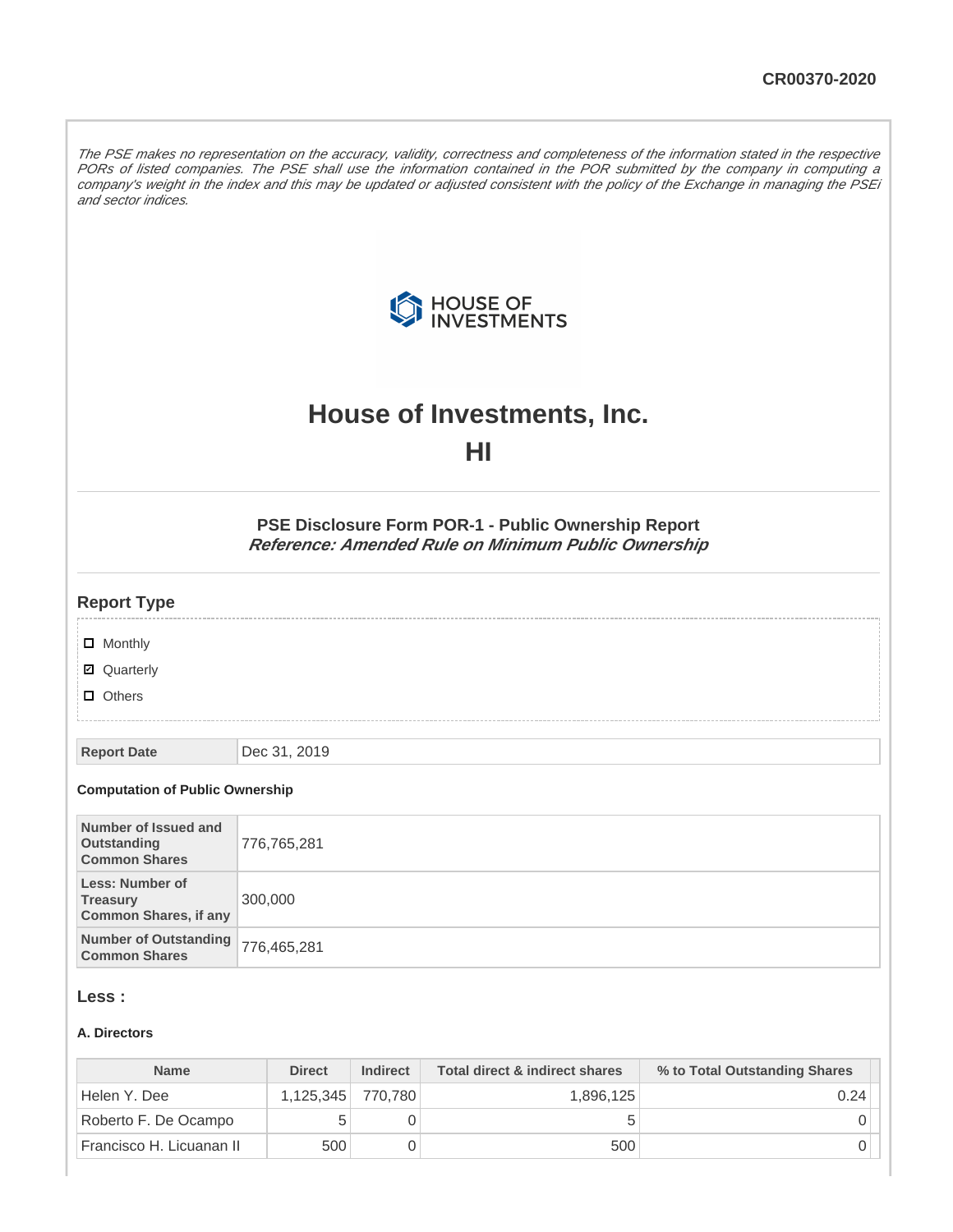| Medel T. Nera         | 5         | 0       | 5         |      |
|-----------------------|-----------|---------|-----------|------|
| Ermilando D. Napa     | 5         |         | b         |      |
| Wilfrido E. Sanchez   | 5         |         | 5         |      |
| Gil A. Buenaventura   | 5         |         | 5         |      |
| Juan B. Santos        | 5         |         | 5         |      |
| John Mark S. Frondoso | 5         |         | 5         |      |
| Lorenzo V. Tan        | 5         |         |           |      |
| Yvonne S. Yuchengco   | 45        | 90,210  | 90,255    | 0.01 |
|                       | 1,125,930 | 860,990 | 1,986,920 | 0.25 |

#### **B. Officers**

| <b>Name</b> | <b>Direct</b> | <b>Indirect</b> | Total direct & indirect shares | % to Total Outstanding Shares |
|-------------|---------------|-----------------|--------------------------------|-------------------------------|
|             |               |                 |                                |                               |
|             |               |                 |                                |                               |

# **C. Principal/Substantial Stockholders**

| <b>Name</b>                                  | <b>Direct</b>          | <b>Indirect</b> | <b>Total direct &amp; indirect</b><br>shares | % to Total Outstanding<br><b>Shares</b> |
|----------------------------------------------|------------------------|-----------------|----------------------------------------------|-----------------------------------------|
| Pan Malayan Management & Investment<br>Corp. | 356,632,814 36,533,460 |                 | 393,166,274                                  | 50.64                                   |
|                                              | 356.632.814            | 36,533,460      | 393,166,274                                  | 50.64                                   |

#### **D. Affiliates**

| <b>Name</b> | <b>Direct</b> | <b>Indirect</b> | Total direct & indirect shares | % to Total Outstanding Shares |
|-------------|---------------|-----------------|--------------------------------|-------------------------------|
|             |               |                 |                                |                               |
|             |               |                 |                                |                               |

#### **E. Government**

| <b>Name</b>                  | <b>Direct</b> | Indirect | Total direct & indirect shares | % to Total Outstanding Shares |
|------------------------------|---------------|----------|--------------------------------|-------------------------------|
| Home Development Mutual Fund | 300,000       |          | 300.000                        | 0.04                          |
|                              | 300,000       |          | 300,000                        | 0.04                          |

#### **F. Banks**

| <b>Name</b>                                  |     | Direct Indirect | Total direct & indirect<br>shares | % to Total Outstanding<br><b>Shares</b> |
|----------------------------------------------|-----|-----------------|-----------------------------------|-----------------------------------------|
| Hongkong and Shanghai Banking<br>Corporation | 905 |                 | 905                               |                                         |
|                                              | 905 |                 | 905                               |                                         |

### **G. Employees**

| <b>Name</b> | <b>Direct</b> | Indirect | Total direct & indirect shares | % to Total Outstanding Shares |
|-------------|---------------|----------|--------------------------------|-------------------------------|
|             |               |          |                                |                               |
|             |               |          |                                |                               |

## **H. Lock-Up Shares**

| <b>Name</b> | Direct | Indirect | Total direct & indirect shares | % to Total Outstanding Shares |
|-------------|--------|----------|--------------------------------|-------------------------------|